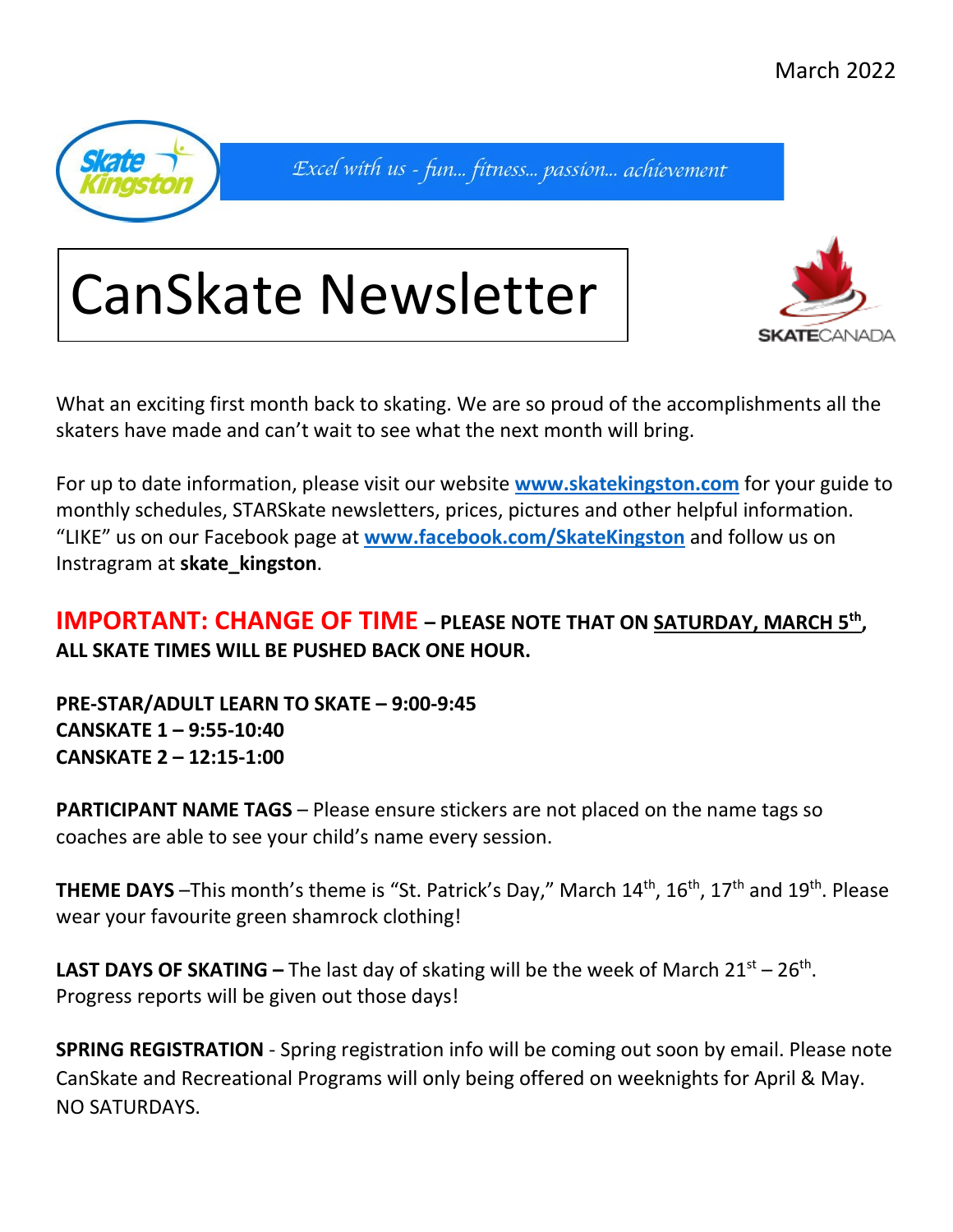**CLUB CLOTHING –** Clothing can now be ordered through the Skate Kingston Website. Please follow the link to access the clothing.<https://specialtytrophies.ca/skatekingston/>

## **For questions and/or concerns, please contact our Director of CanSkate:**

Tonya Van De Ven at [tonyavandeven@gmail.com](mailto:tonyavandeven@gmail.com) or by phone at 613-453-7689